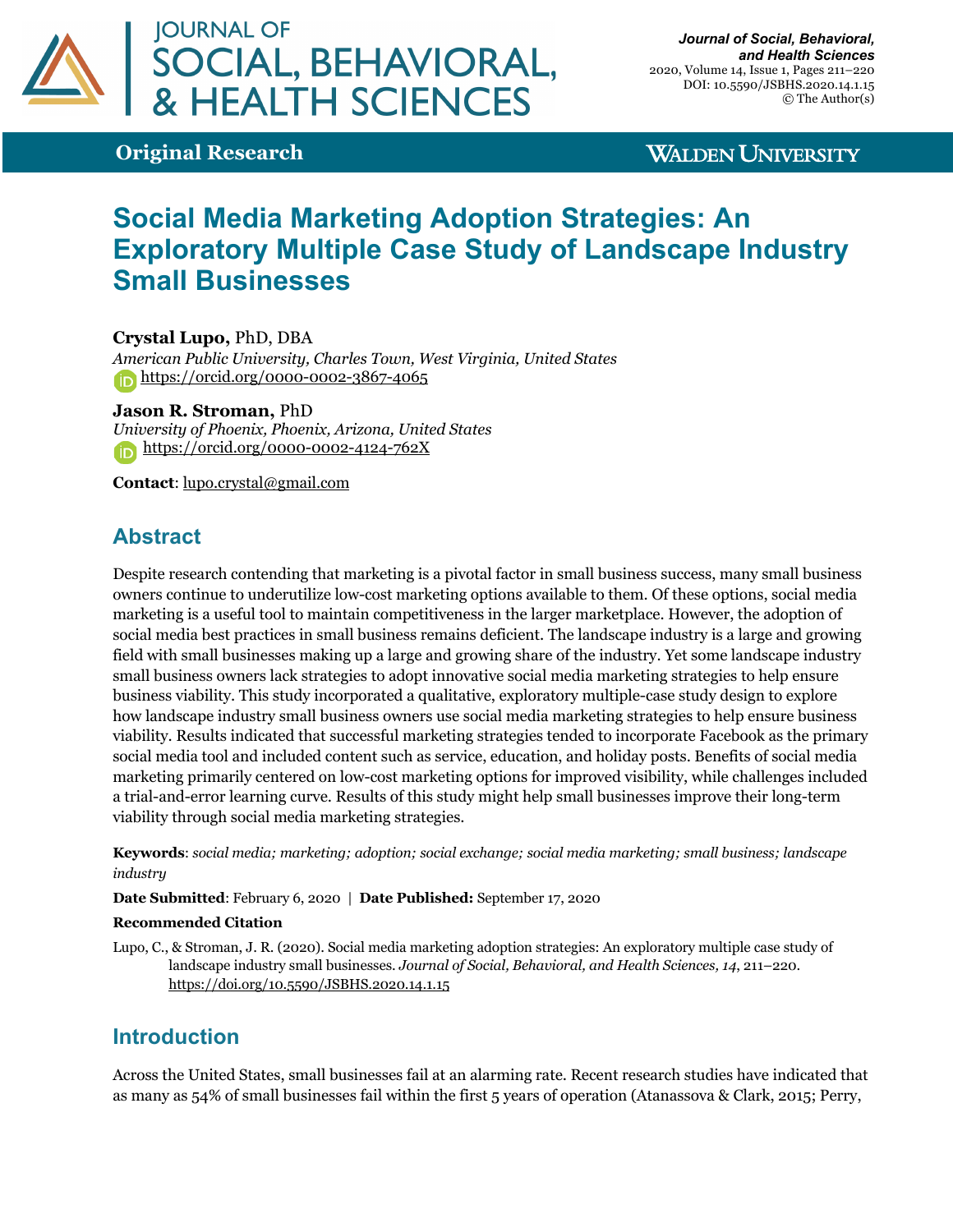2014; SBA, 2016). Several studies point to marketing as a pivotal factor in small business success (Atanassova & Clark; Gray & Mabey, 2005; Perry). Despite evidence suggesting that social media marketing is beneficial to small business success and can allow small businesses to remain competitive in the larger marketplace, many small business owners continue to underutilize this low-cost marketing option (Castronovo & Huang, 2012; Perry; Shang, 2014; Taneja & Toombs, 2004).

Atanassova and Clark (2015) noted that as small businesses become immersed in social media marketing, they become stronger market contenders by acquiring valuable market intelligence. Incorporating social media best practices within small businesses can help them increase viability and improve competitiveness in the larger marketplace (Broekemeir et al., 2015).

The landscape industry is continually expanding, with revenues averaging 93 billion dollars, and forecasted to grow by 5–6% annually (IBISWorld, 2018). Successful small businesses within the landscape industry employ, on average, 15 people and have approximately 1.1 million dollars in revenue (IBISWorld). The average profits of successful small landscape companies average around 11% (Lawn & Landscape, 2018). Since small landscape businesses make up a large and growing share of the landscape industry, an opportunity exists to increase both revenue and overall vitality with the use of proper social media strategies. This study addresses the specific business problem of some landscape industry small business owners lacking strategies to adopt innovative social media marketing strategies to help ensure business viability. Little to no research currently exists in understanding social media marketing strategies in successful landscape industry small businesses. Thus, the purpose of this qualitative, multiple-case study was to explore how four landscape industry small businesses in central Alabama have successfully incorporated social media marketing strategies to help ensure business viability.

# **Theoretical Basis**

Adoption theory has previously been used to understand the successful implementation process of a multitude of innovations and new business ideas (Chien-Wen, et al., 2014; Lupo, 2015; Ramirez, 2013; Rogers, 2003; Setiowati, et al., 2001; Taylor, et al., 2011). Elements of adoption theory include an understanding of how innovations begin, communication channels that guide innovations, adoption rates, and adopter categories (Lupo, 2015; Rogers). Rates of adoption vary based on relative advantage, complexity, observability, and compatibility (Rogers). Adoption theory research has focused on identifying specific variables that describe innovation adopters, categorizing adopter variables, and defining socioeconomic differences in adopter groups (Chien-Wen et al.; Lupo, 2015; Ramirez; Rogers; Setiowati et al., 2015; Stone, 2016). Adoption theory is useful for understanding innovations that are new and for understanding the initial incorporation of existing innovations (Lupo, 2015; Rogers). Social media marketing is an existing practice but is considered an innovation due to its underutilization or complete lack of adoption within many landscape industry small businesses (Lupo, 2018).

Once small businesses adopt social media marketing strategies, a series of exchanges occur between the business and customers (De Clercq, et al., 2010). All economic actions between the business and customers become a balance between business self-interest and the development of sustainable relationships (De Clercq, et al.). Social exchange theory has the potential to maximize mutual benefits while minimizing costs (Homans, 1958; Surma, 2016). In this sense, social exchange theory was used to understand how social behavior resulted from this exchange process.

Online social networks, like Facebook or Twitter, are an ideal platform for social exchange because of the opportunity for new and continued business-customer relationships at a relatively low cost to businesses (Surma, 2016). We used adoption and social exchange theories as a basis for understating the social media adoption and exchange process for landscape industry small businesses included in this study. Adoption and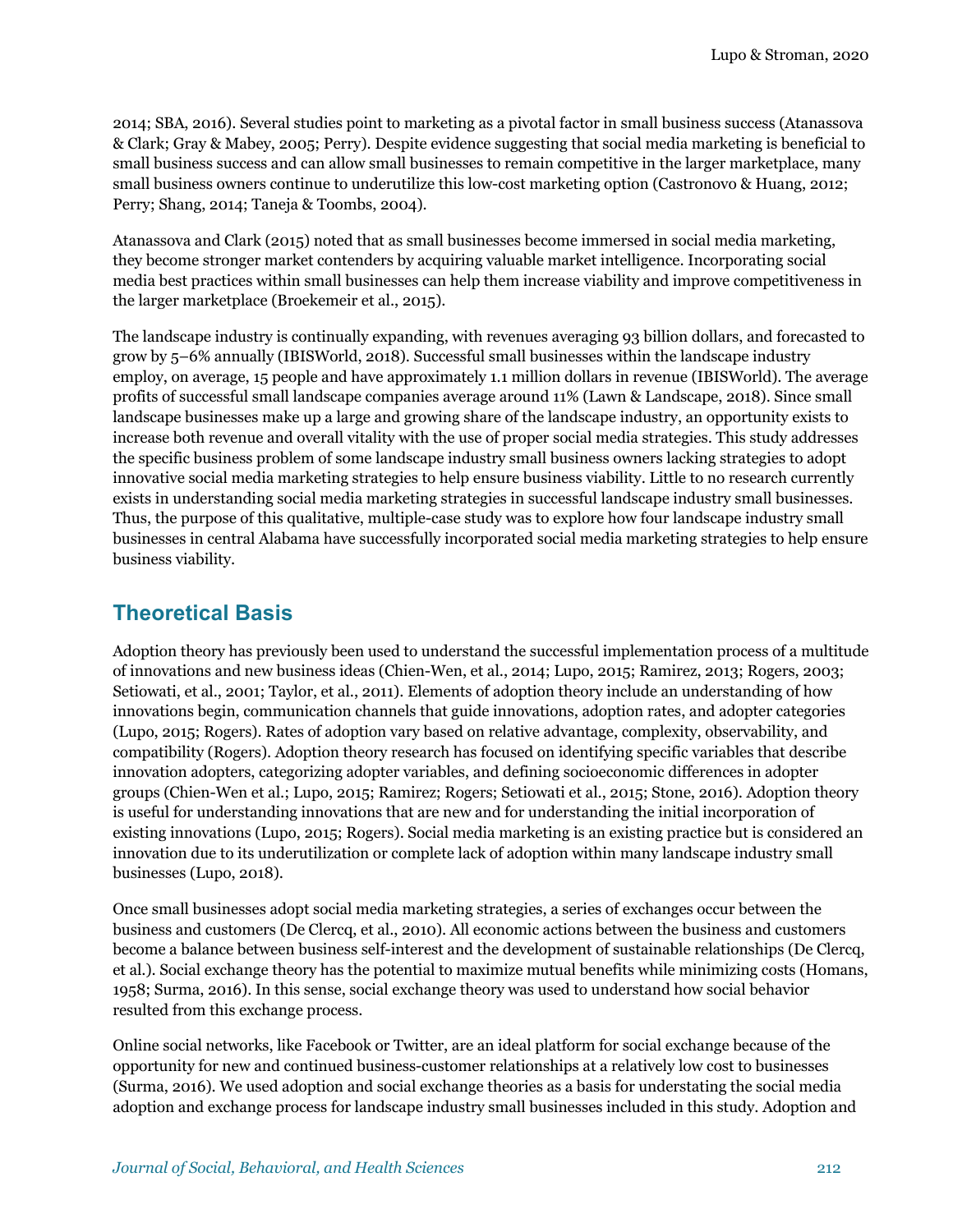social exchange theories helped us understand factors that resulted in a successful adoption process, factors that could hinder the adoption process, and the impact of the overall social exchange process within facets of social media marketing.

## **Method**

A qualitative, exploratory multiple-case study design was used to explore how landscape industry small business owners use social media marketing strategies to help ensure business viability. A qualitative case study design was appropriate for obtaining an in-depth understanding of how and why landscape industry small business owners used social media marketing strategies. Incorporating data from a variety of sources strengthened the understanding of landscape industry small business owners' successful use of online marketing strategies. Using a multiple case study design ensured data saturation by providing more substantial data that allows for comprehensive analysis and pattern repetition (O'Reilly & Parker, 2013; Yin, 2014). After obtaining IRB approval (approval #11-03-17-0487630), data collection commenced and included both semi-structured interviews and content analysis of the social media sites of landscape industry small businesses included in this study.

Potential participants for this study were initially contacted through their social media sites on Facebook. This offered an advantage because it was important to understand the level of online two-way engagement of the participants since this was a social media marketing study. We gave participants consent forms and the interview questionnaire. Participants within the study were allowed to return the questionnaires to me in a manner of their choosing. Some of the responses were verbally captured, while others were emailed or captured in online message correspondence. We reviewed the responses and asked follow-up clarifying questions when necessary. An advantage of using this dual technique was that the participant was able to clarify their intended responses, thus improving reliability and validity. Once the interviews concluded, social media content analysis followed. Key data captured in the content analysis included the number and content of posts across various social media sites including Facebook, Twitter, Instagram, and company websites. The four cases used in this study were designated as Landscape Small Business (LBS) 1–4 in the results below.

# **Results**

The purpose of this qualitative multiple case study was to explore how four small businesses within the landscape industry located in central Alabama have successfully incorporated social media marketing strategies to help ensure business viability. Several key findings emerged from our thematic data analysis. Key findings included social media usage as part of an overall marketing strategy, the use of Facebook as a primary type of social media, similarities across Facebook content, and the benefits and challenges of social media use.

#### **Marketing Strategy Adoption**

Each small business within the landscape industry used social media marketing, including Facebook, a company website, Twitter, and Instagram, as part of an overall marketing strategy; however, the extent varied. For example, LSB 3 used social media marketing for "more than half of all my marketing." Whereas, by contrast, LSB 1 primarily relied on word-of-mouth referrals with limited use of social media for those referrals, highlighting the importance of social media as "a placement aspect of marketing, in that hopefully more people in our area are aware of our service."

Word-of-mouth referrals were an interesting finding because they encompassed both social media marketing through service reviews as well as traditional word-of-mouth marketing through friends and family. For example, LSB 4 stated, "I guess I just take pride in publicly posting my work and seeing who looks at them and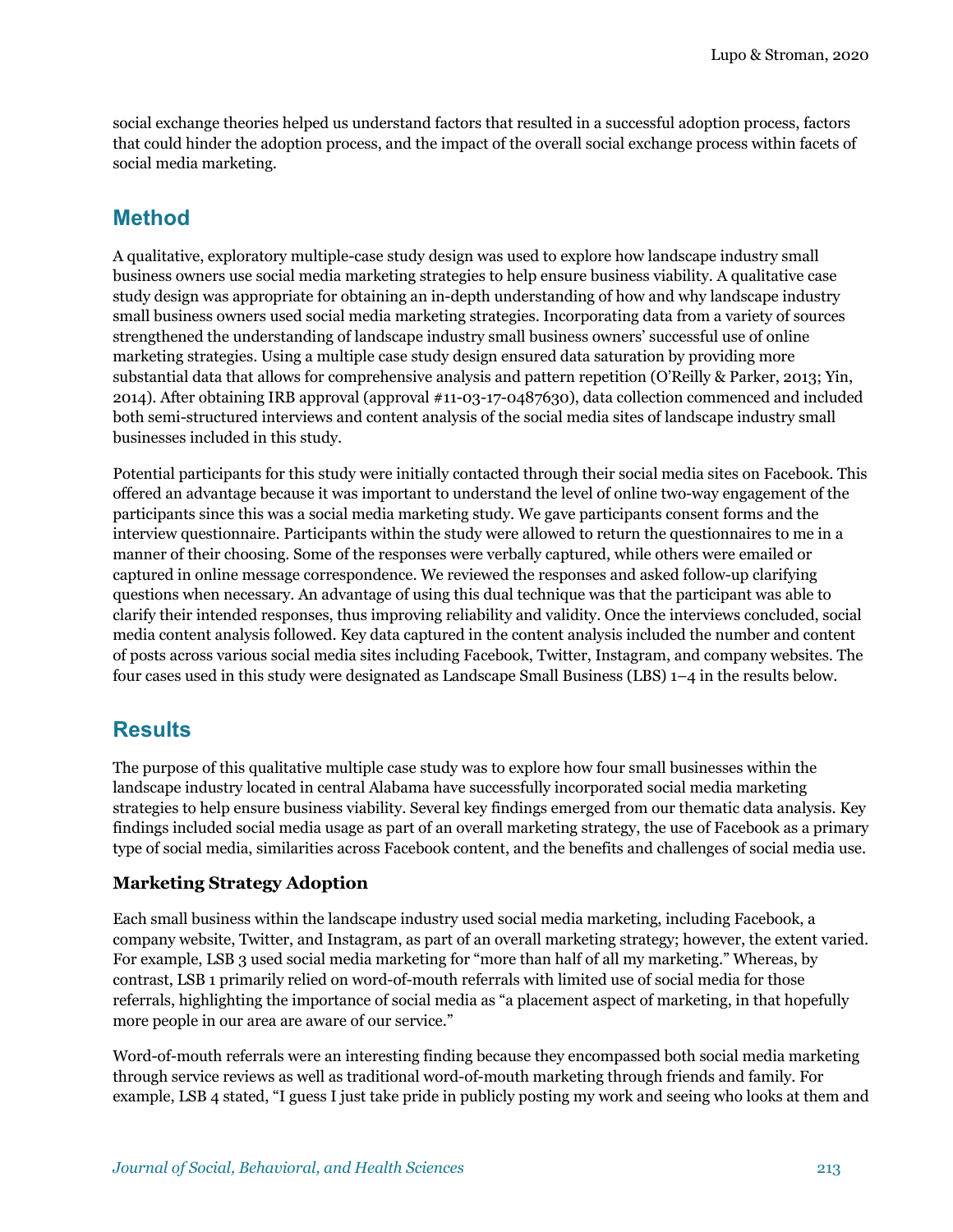likes them in hope that they would want to hire me in the future." This statement highlighted the importance of word-of-mouth marketing in that the owner was able to start a word-of-mouth referral through pictures, and when multiple people "liked" a picture he was able to promote his company's work. Participants' pride in their work was often a key element noted in the importance of providing customers with social media picture displays. Similarly, LSB 2 stated, "when customers see my work and like my posts, then other potential customers will sometimes call and say, 'I saw this rock bed you did on Facebook' and then want something similar." Overall, both followership and likability were important factors in word-of-mouth marketing as they related to social media marketing and the participants' abilities to expand their customer base.

#### **Facebook as a Key Social Media Tool**

The second theme revealed through data analysis regarded the primary types of social media used. All participants used Facebook as a primary social media marketing tool. Some also used social media tools such as Instagram, Twitter, and a company website, but this was less prevalent in their overall marketing strategy. An interesting finding was that although many of the companies had briefly used, either currently or in the past, other social media marketing tools, Facebook was the primary social media site used.

For example, LSB 1 discussed how Facebook, in his experience, was the best way to reach a potential customer base, noting "Facebook shows the reach of your posts and the insights on the statistics/demographics of who and how many people have seen your posts. Facebook insights will also tell you what days and what time of the day are best to reach the most people." As LSB 3 discussed, "Facebook works best as I can get my customers to follow my page but I have not had as much luck with Twitter or Instagram." LSB 2 noted the ability for customers to directly message through the Facebook page: "I get a lot of customers who see work I did on someone's Facebook page, then they message me directly. It saves the customer time because they don't have to look up my phone number, they can just click a button rather than having to place a phone call."

Many participants noted that most of their customer base had a Facebook page of their own, unlike other social media tools such as Twitter or Instagram that tended to appeal to a more limited audience. Despite the noted lack of customer use of Twitter or Instagram, most participants reported that they did use other forms of social media such as Instagram, Twitter, or a personal company website to reach and expand their customer base.

Three of the small business owners interviewed indicated that they did have a personal company website at one point but that they were no longer active, noting a lack of two-way communication on a website as could be experienced through Facebook. Although some of the small businesses had used Twitter, one stated, "I have not had as much luck with Twitter," primarily due to a lack of followers. Interestingly, even though participants quite often used Facebook to post pictures of their services, none of the participants used Instagram despite it being a picture-based social media tool. Participants noted not having very many customers and/or followers who regularly used the site. Table 1 illustrates the main types of social media used in each case and how, despite trying out various types of social media, Facebook remained one of the most used tools across the cases included in this study.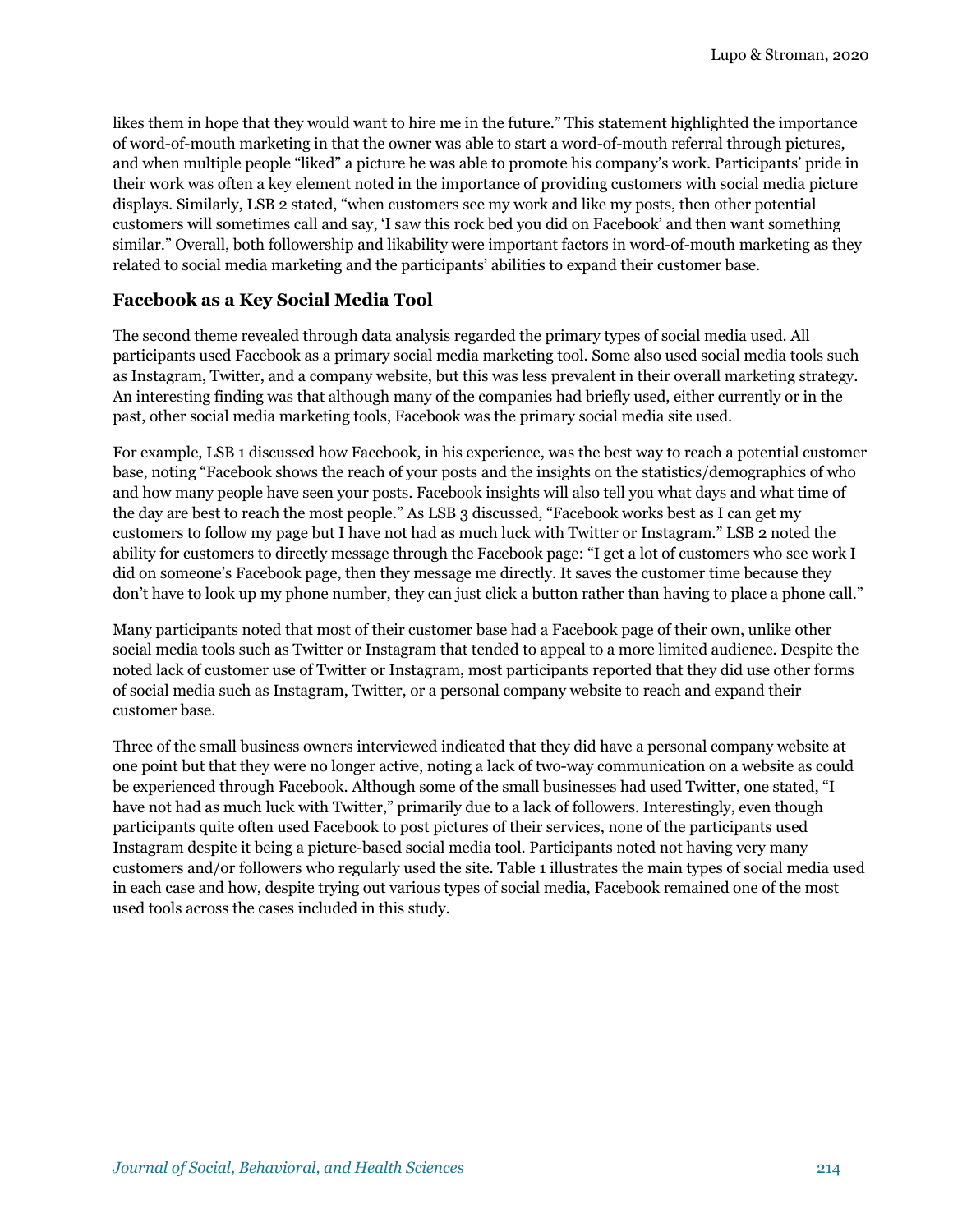| Case             | <b>Twitter</b> | Facebook | Company<br>website | Instagram |
|------------------|----------------|----------|--------------------|-----------|
| LSB <sub>1</sub> | yes*           | yes      | yes**              | $yes*$    |
| LSB <sub>2</sub> | no             | yes      | yes**              | no        |
| $LSB_3$          | yes            | yes      | yes**              | no        |
| LSB <sub>4</sub> | no             | yes      | no                 | no        |

**Table 1:** *Type of Social Media Used by Landscape Small Business Cases*

*Note.* \* indicates site is not currently used; \*\*site no longer active.

#### **Facebook Content**

Participants' Facebook content fell into three commonalities across all cases; these included services offered, educational postings, and holiday posts (Table 2). We measured these commonalities through a content analysis of the last six months of each participant's Facebook page.

| <b>Table 2:</b> Facebook Posts by Topic During a 6-Month Period (July-December 2017) |                 |             |          |  |  |
|--------------------------------------------------------------------------------------|-----------------|-------------|----------|--|--|
| Case                                                                                 | <b>Services</b> | Educational | Holiday  |  |  |
| $LSB_1$                                                                              | 18(67%)         | 3(11%)      | 6(22%)   |  |  |
| LSB <sub>2</sub>                                                                     | 11(79%)         | 3(21%)      | 0(0%)    |  |  |
| $LSB_3$                                                                              | $9(60\%)$       | 3(20%)      | 3(20%)   |  |  |
| LSB <sub>4</sub>                                                                     | 12 (100%)       | $0(0\%)$    | $0(0\%)$ |  |  |
| Total                                                                                | 50(74%)         | 9(13%)      | 9(13%)   |  |  |

All four cases posted primarily about services offered. Services included general landscaping, irrigation, as well as flower and bed installation. Posts about services offered or performed made up 74% of all Facebook posts across all four cases. Within cases, LSB 1 posted about services 67% of the time, LSB 2 posted about services 79% of the time, LSB 3 posted about services 60% of the time, and LSB 4 posted about services 100% of the time. Educational posts made up about 13% of the total Facebook posts, across cases, during the sixmonths. Educational posts consist of articles, links, and general posts aimed to educate customers. LSB 1 and LSB 3 both discussed the challenge in finding educational content that was informative yet at a level that someone with little industry knowledge could understand. Holiday posts made up about 13% of the total postings across cases. Holiday posts included messages such as "Merry Christmas," "Happy Fourth of July," and other holiday-themed posts such as employee birthday and anniversary posts.

#### **Benefits and Challenges of Social Media Use**

The benefits and challenges of using social media as a marketing strategy were surprisingly similar across all four cases. The major benefits included social media as a low-cost marketing option and a strategy to improve visibility to increase customer base and improve customer retention. The major challenges included the trialand-error learning curve associated with social media marketing, as well as the ability, or inability, to direct customers to the businesses' social media sites.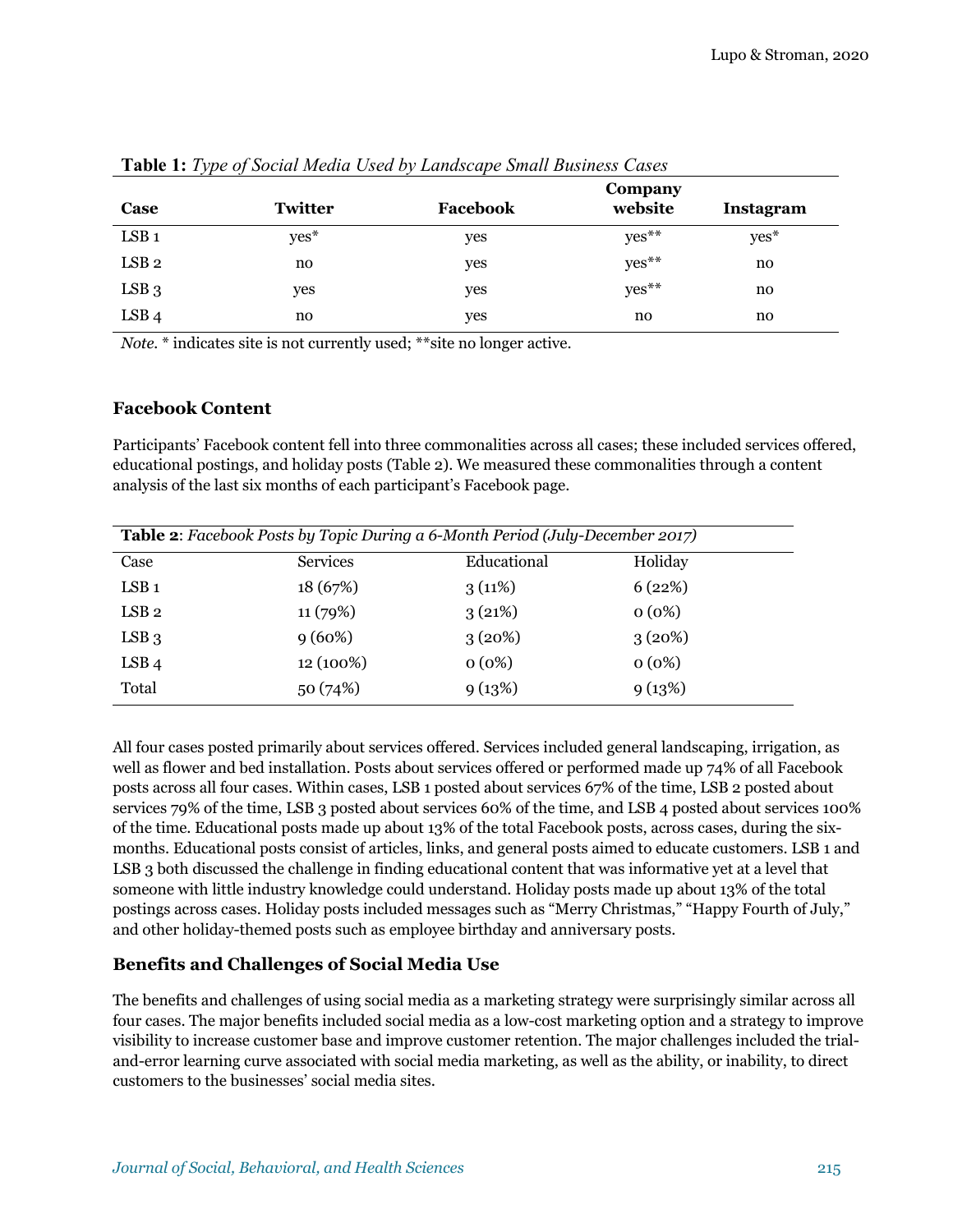One of the greatest benefits discussed by all participants was the ability to use social media at a relatively low and, often, no cost. LSB 1 stated, "It is free! It has also increased our list of potential clients." LSB 3 noted, "The best thing about using social media is that it's free. That once my customers caught on they shared my information with their friends. It eventually spread via word-of-mouth which kept my advertising costs down." Each participant noted the low- or no-cost nature of social media. As researchers have noted, online social networks are an ideal platform for social exchange due to the opportunity for new and continued business-customer relationships at a relatively low cost to businesses (Araujo, et al., 2015; Hamilton, et al., 2016; Kohli, et al., 2015; Surma, 2016).

Small businesses have used social media marketing to promote themselves and increase visibility (Taneja & Toombs, 2004). They found that the increase in self-promotion and visibility helped them survive in a competitive world (Taneja & Toombs, 2004). The participants' comments in this study mirrored Taneja and Toombs's (2004) research findings regarding self-promotion and visibility. For example, LSB 1 noted that "pictures are important so people can see what I am capable of producing. Especially in my field, I can have a fancy webpage but that won't do me any good because people won't really know what I am capable of doing."

Researchers have indicated that as small businesses become immersed in social media marketing, they become a stronger market contender by acquiring market intelligence; yet, the adoption of social media best practices in small business continues to be deficient (Atanassova & Clark, 2015; Shang, 2014). The question is why? This was answered through a major challenge noted by several of the participants, which was having to learn by trial and error to see what worked and what did not work in the world of social media marketing. LSB 4 discussed a major challenge in "figuring out how to successfully set up the pages myself and also how to generate likes and followers to get people to have interest in my page." LSB 2 noted that the "greatest challenge was having the time to come up with creative, intriguing posts to engage people to hopefully increase your reach." LSB 1 employed a younger employee to run their social media sites stating:

I have delegated the social media aspect of the business to our 22-year-old employee, who is likely more knowledgeable about the in's and out's and tricks of the trade (like hashtags) of posting on social media. She seems to be able to do it much more quickly and more effectively than I did. She also has more time in her work week to do that.

# **Discussion**

Social media has changed the way companies implement their marketing and customer relationship management practices (Dewan & Ramaprasad, 2014; Felix, et al., 2016). Two-way communication channels within each social media tool largely impacted participants' adoption decisions. Participants' lack of two-way activity used on company websites, Twitter, and Instagram aligned with previous research noting the importance of two-way communication in social media adoption (Chang, et al., 2014; Csordas & Gati, 2014).

Although social media marketing adoption provides several important advantages, certain factors hinder or slow the adoption process (Franklin, 2014; Pechrová, et al., 2015; Verheyden & Goeman, 2013). The successful factor in this study was the adoption of a specific social media tool. Adoption decisions were based on a balancing act to mitigate between the best and most effective two-way communication tools available and extensively used by both customers and businesses. For example, Facebook was more effective than a company's website because customers were more likely to be on Facebook.

The low-cost nature of some social media sites, such as Facebook in particular, provided an opportunity for businesses to reach both new and existing customers as well as solicit two-way exchanges that are so valuable in terms of word-of-mouth marketing strategies (Charalabidis, et al., 2014; Chien-Wen, et al., 2014; Soyoung, et al., 2016). When service, education, and holiday social exchanges occurred through social media posts,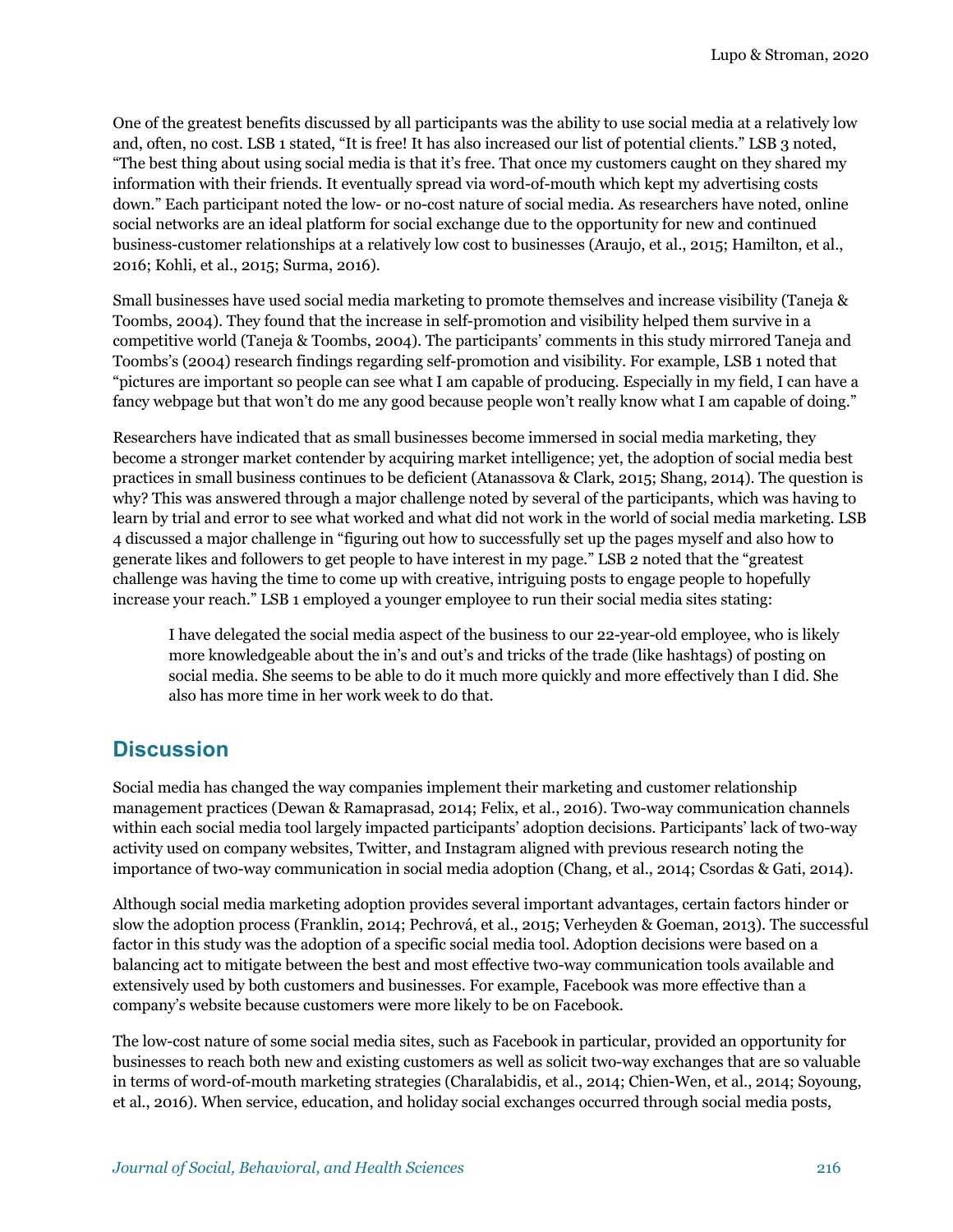overall visibility of the participants' small businesses increased. Brand loyalty was reinforced through the visibility of services, as well as through educational posts. Companies also fostered a sense of community through the inclusion of holiday posts.

The challenges presented in this study supported Pechrová et al.'s (2015) research, which discussed a lack of understanding, familiarity with possibilities, and lack of experiences using social media as key obstacles to adoption. The business owners in this study were able to overcome these barriers to adoption. However, not all small business owners have the time or resources to mitigate the challenges to social media marketing adoption. So, while an effective business practice might be to adopt social media marketing, the obstacles might be insurmountable to small business owners who lack computer literacy or other resources to adequately create and maintain a social media presence. Despite the challenges presented and given the possibilities for increased visibility and effective word-of-mouth marketing at a low cost, small businesses should attempt to incorporate resources to enable the adoption of social media marketing, at least on some level.

The research problem presented in this study may be of significant interest to leaders who have the goal of positive social change. The SBA (2016) noted that small businesses have added roughly 8 million new jobs to the United States economy over the past 25 years; while by comparison, big businesses eliminated roughly 4 million jobs during that same period. Researchers have suggested that entrepreneurship and small business activity contributes to the larger society in terms of creating financial, environmental, and social wealth (Zahra & Wright, 2015). While small businesses provide job opportunities to the United States economy, their continued failure rate has prevented the full realization of social change benefits. If small businesses can improve their long-term viability by incorporating social media marketing strategies, social change could potentially occur through an improved local economy and quality of life. Increased tax revenues due to viable small business ventures could contribute to positive social change through improvements in social institutions, such as public safety and schools.

State and community small business training efforts should focus on adoption of social media marketing strategies. Training could include local community classes on how to develop and effectively use social media sites to promote a small business, how to use social media on a smart device, as well as resources on how to find public computer availability at local colleges and libraries for those without in-home computers. Literature could be made publicly available at small business resource locations, such as the SBA, local libraries, labor boards, and community centers. Literature could describe the benefits and potential ways to incorporate social media into small businesses' overall marketing strategies. Training schedules could also be made publicly available at these venues.

# **Future Research**

The participants in this multiple case study were limited to business owners with no more than 20 employees, within central Alabama, who had experience using social media marketing. Similar research could be performed within larger companies in the landscape industry as well as adapted to other industries. The study location could be expanded to a different state, region, or even across the United States to see if results vary. It might be interesting to see, for example, whether landscape industry small businesses in New York differ in their efficacious use of social media marketing, particularly if the post content subthemes of services, education, and holiday messages would be similar. Finally, broadening the study to the larger United States on specific uses of social media marketing, using a quantitative approach, might provide insight on social media usage on a much larger scale.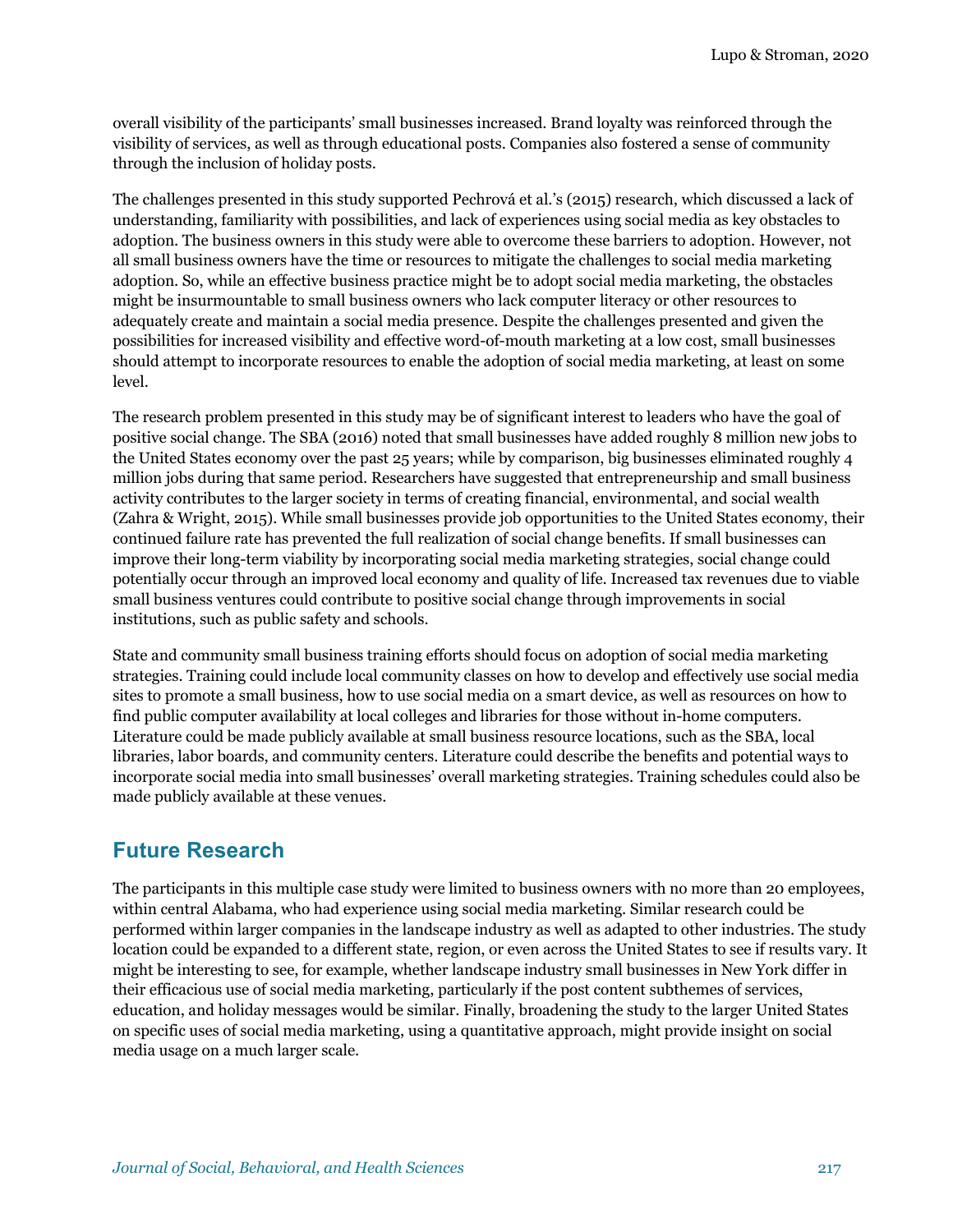### **References**

- Araujo, T., Neijens, P., & Vliegenthart, R. (2015). What motivates consumers to re-tweet brand content? *Journal of Advertising Research, 55*, 284-295. doi.org/10.2501/JAR-2015-009
- Atanassova, I., & Clark, L. (2015). Social media practices in SME marketing activities: A theoretical framework and research agenda. *Journal of Customer Behaviour, 14*, 163–183. doi.org/10.1362/147539215X14373846805824
- Broekemeir, G., Chau, N., & Seshadri, S. (2015). Social media practices among small business-to-business enterprises. *Small Business Institute Journal, 11*(1), 37–48. http://www.sbij.org/index.php/SBIJ
- Castronovo, C. & Huang, L. (2012). Social media in an alternative marketing communication model. *Journal of Marketing Development and Competitiveness, 6* (1), 117–131. http://www.nabusinesspress.com/jmdcopen.htm
- Chang, Y., Yu, H., & Lu, H.(2015). Persuasive messages, popularity cohesion, and message diffusion in social media marketing. *Journal of Business Research, 68*, 777–782. doi.org/10.1016/j.jbusres.2014.11.027
- Charalabidis, Y., Loukis, E., & Androutsopoulou, A. (2014). Fostering social innovation through multiple social media combinations. *Information Systems Management, 31*, 225–239. doi.org/10.1080/10580530.2014.923267
- Chien-Wen, C., Wei-Cyuan, C., & Wen-Kuo, C. (2014). Understanding the effects of eWOM on cosmetic consumer behavioral intention. *International Journal of Electronic Commerce Studies, 5*, 97–102. doi.org/10.7903/ijecs.1030
- Csordás, T., & Gáti, M. (2014). The new (marketing) role of firms as media content providers: The case of SME's strategic social media presence. *Vezetéstudomány/Budapest Management Review, 45*, 22–32. http://unipub.lib.uni-corvinus.hu/1447/
- De Clercq, D., Dimov, D., & Thongpapanl, N. (2010). The moderating impact of internal social exchange processes on the entrepreneurial orientation-performance relationship. *Journal of Business Venturing, 25*, 97–103. doi.org/10.1016/j.jbusvent.2009.01.004
- Dewan, S., & Ramaprasad, J. (2014). Social media, traditional media, and music sales. *MIS Quarterly, 38*, 101121. https://doi.org/10.25300/MISQ/2014/38.1.05
- Felix, R., Rauschnabel, P.A., & Hinsch, C. (2016). Elements of strategic social media marketing: A holistic framework. *Journal of Business Research, 70*, 118–126. doi.org/10.1016/j.jbusres.2016.05.001
- Franklin, T. (2014). Mobile adoption on the rise among SMBs. *Econtent, 37*, 812. http://www.econtentmag.com/Articles/News/News-Feature/Mobile-Adoption-on-the-Rise-Among-SMBs-99674.htm
- Gray, C. & Mabey, C. (2005). Management development: Key differences between small and large businesses in Europe. *International Small Business Journal: Researching Entrepreneurship, 23*, 467–485. https://doi.org/10.1177/0266242605055908
- Hamilton, M., Kaltcheva, V. D., & Rohm, A. J. (2016). Social media and value creation: The role of interaction satisfaction and interaction immersion. *Journal of Interactive Marketing (Mergent, Inc.), 36*, 121– 133. doi.org/10.1016/j.intmar.2016.07.001
- Homans, G. (1958). Social behavior as exchange. *American Journal of Sociology, 63*, 597–606. http://www.journals.uchicago.edu/toc/ajs/current
- IBISWorld (2018). Landscape services industry in the U.S. https://www.ibisworld.com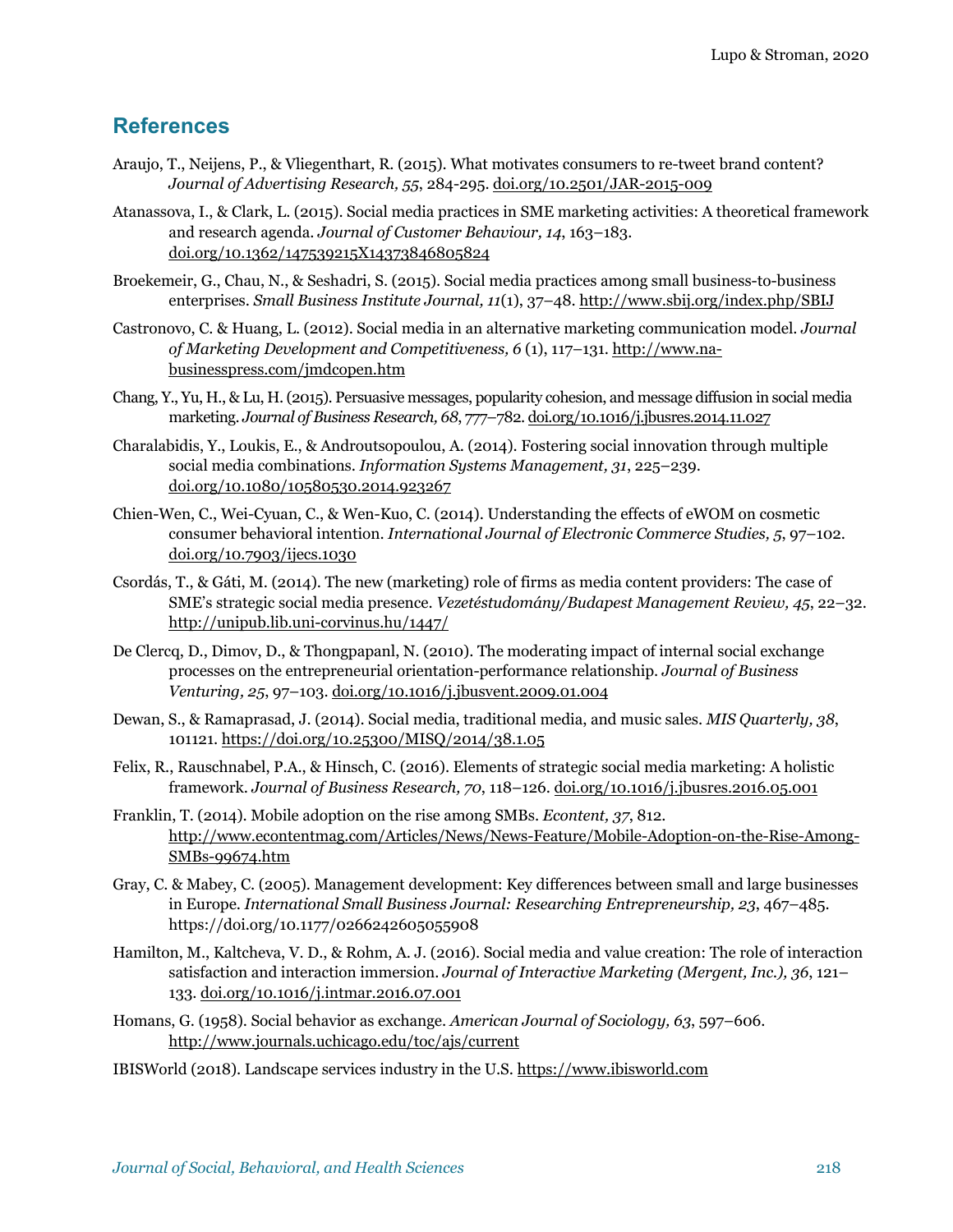- Kohli, C., Suri, R., & Kapoor, A. (2015). Will social media kill branding? *Business Horizons, 58*, 35–44. doi.org/10.1016/j.bushor.2014.08.004
- Lawn & Landscape (2018). State of the industry report. https://giecdn.blob.core.windows.net/fileuploads/document/2018/11/06/2018%20soi.pdf
- Lupo, C. (2015). Adoption of innovation in small-scale forestry: The case of portable-sawmill-based microenterprises. *Journal of Social Change, 7*, 28–38. doi.org/10.5590/JOSC.2015.07.1.03
- Lupo, C. (2018). *Social media marketing strategies in landscape industry small businesses*. [Doctoral dissertation, Walden University]. ProQuest Dissertations and Theses Global.
- O'Reilly, M., & Parker, N. (2013). "Unsatisfactory saturation": A critical exploration of the notion of saturated sample sizes in qualitative research. *Qualitative Research, 13*, 190–197. doi.org/10.1177/1468794112446106
- Pechrová, M., Lohr, V., & Havlíček, Z. (2015). Social media for organic products promotion. *Agris On-Line Papers on Economics & Informatics, 7*, 41–50.
- Perry, M. (2014). Market orientation in small businesses: Creative or lacking? *Marketing Management Journal, 24*, 96–107.
- Ramirez, E. (2013). The consumer adoption of sustainability-oriented offerings: Toward a middle-range theory. *Journal of Marketing Theory & Practice, 21*, 415–428. doi.org/10.2753/MTP1069- 6679210405
- Rogers, E. (2003). *Diffusion of innovations* (5th ed.). The Free Press.
- SBA (2016). Small business trends. https://www.sba.gov/managing-business/running-business/energyefficiency/sustainable-business-practices/small-business-trends
- Setiowati, R., Hartoyo, H, Daryanto, H. K., & Arifin, B. (2015). The effects of ICT adoption on marketing capabilities and business performance of Indonesian SMEs in the fashion industry. *Journal of Business & Retail Management Research, 10*, 100–115. doi.org/10.24052/JBRMR/206
- Shang, Y. (2014). *Adoption of social media by SMTEs in China*. University of Exeter. http://hdl.handle.net/10871/15578
- Soyoung, K., Martinez, B., McClure, C., & Soo Hyun, K. (2016). eWOM intentions toward social media messages. *Atlantic Marketing Journal, 5*, 137–154. http://digitalcommons.kennesaw.edu/amj/
- Stone, G. (2016). Toward a general theory of agricultural knowledge production: Environmental, social, and didactic learning. *The Journal of Culture and Agriculture, 38*, 5–17. https://doi.org/10.1111/cuag.12061
- Surma, J. (2016). Social exchange in online social networks. The reciprocity phenomenon on Facebook. *Computer Communications, 73*, 342–346. doi.org/10.1016/j.comcom.2015.06.017
- Taneja, S., & Toombs, L. (2014). Putting a face on small businesses: Visibility, viability, and sustainability the impact of social media on small business marketing. *Academy of Marketing Studies Journal, 18*, 249–260. https://www.researchgate.net/publication/286103279
- Taylor, D. G., Voelker, T. A., & Pentina, I. (2011). Mobile application adoption by young adults: A social network perspective. *International Journal of Mobile Marketing, 6*, 60–70.
- Verheyden, M., & Goeman, K. (2013). Does (company) size matter?: Differences in social media usage for business purposes. *Journal of Applied Quantitative Methods, 8*, 3–16. http://www.jaqm.ro/issues/volume-8,issue-4/pdfs/1\_VERHEYDEN\_GOEMAN.pdf
- Yin, R. K. (2014). *Case study research: Design and methods* (5th ed.). Sage.